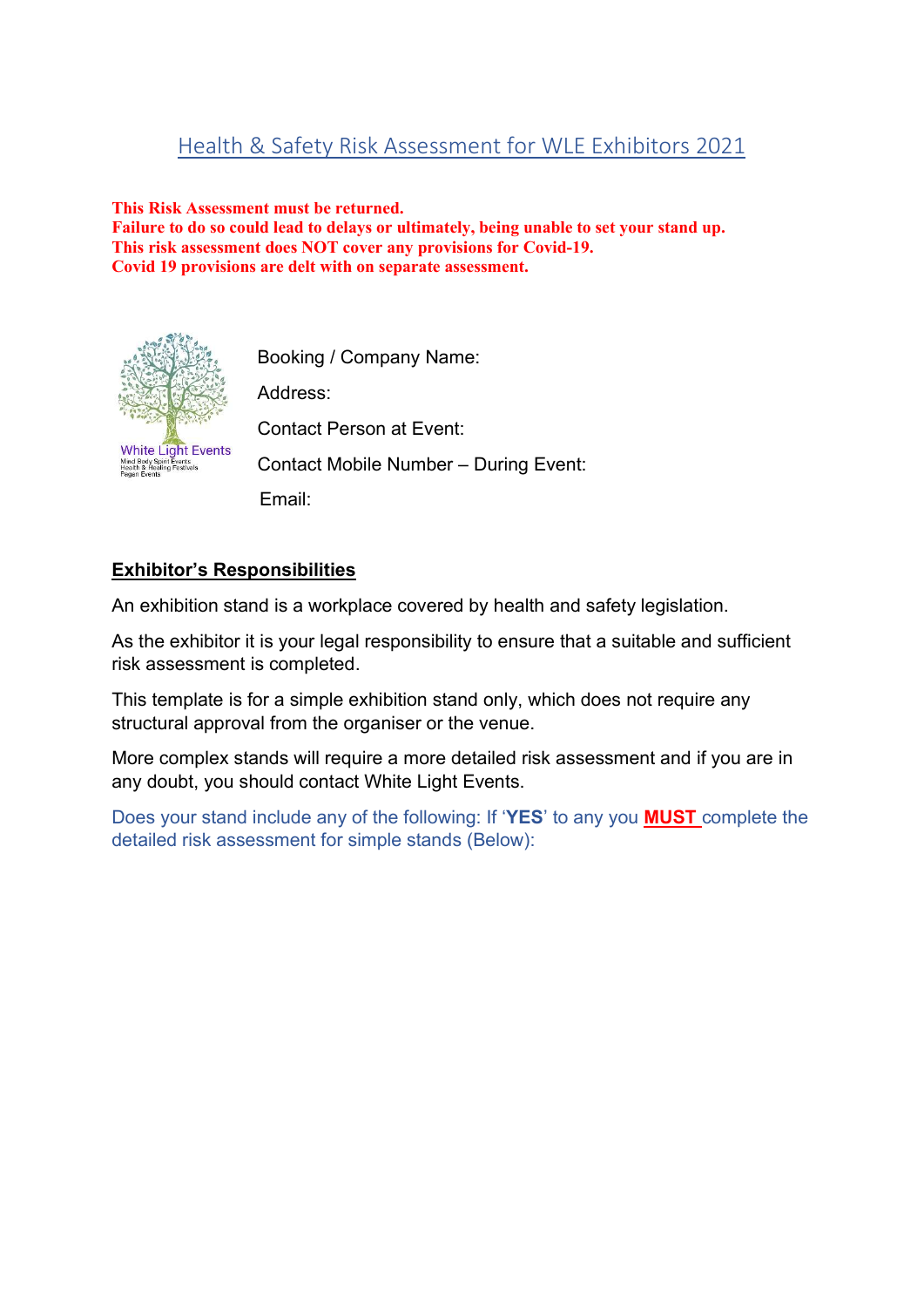|                                                                                                                          | Yes / No |
|--------------------------------------------------------------------------------------------------------------------------|----------|
| Lifting of heavy objects during the build / breakdown                                                                    |          |
| Working at height (use of ladders)                                                                                       |          |
| Display of anything containing liquid fuel or flammable and explosive<br>substances.                                     |          |
| Display of sharp objects, weapons (even replica weapons)                                                                 |          |
| Demonstrations of any kind i.e., Therapies, Massage                                                                      |          |
| Working electrical appliances other than low voltage simple display<br>lighting                                          |          |
| Working machinery of any kind, even if static                                                                            |          |
| Using power tools during build-up / breakdown                                                                            |          |
| Portable electrical appliances which have NOT been PAT tested<br>(Appliances under 1 year of age do not need a PAT test) |          |
| Any other item which might be considered to be a hazard to the<br>health and safety of you or those around you.          |          |

### Note this is not an exhaustive list. You are responsible for identifying any aspect of your stand which could present a hazard.

If you have answered NO to all the above, please complete by signing below.

If you have answered YES to any of the above, you need to complete the risk assessment below.

To the best of my knowledge the information provided is correct. The control measures in place control risk to an acceptable degree.

| Signed: | Name: | Position: | Date: |
|---------|-------|-----------|-------|
|         |       |           |       |
|         |       |           |       |
|         |       |           |       |